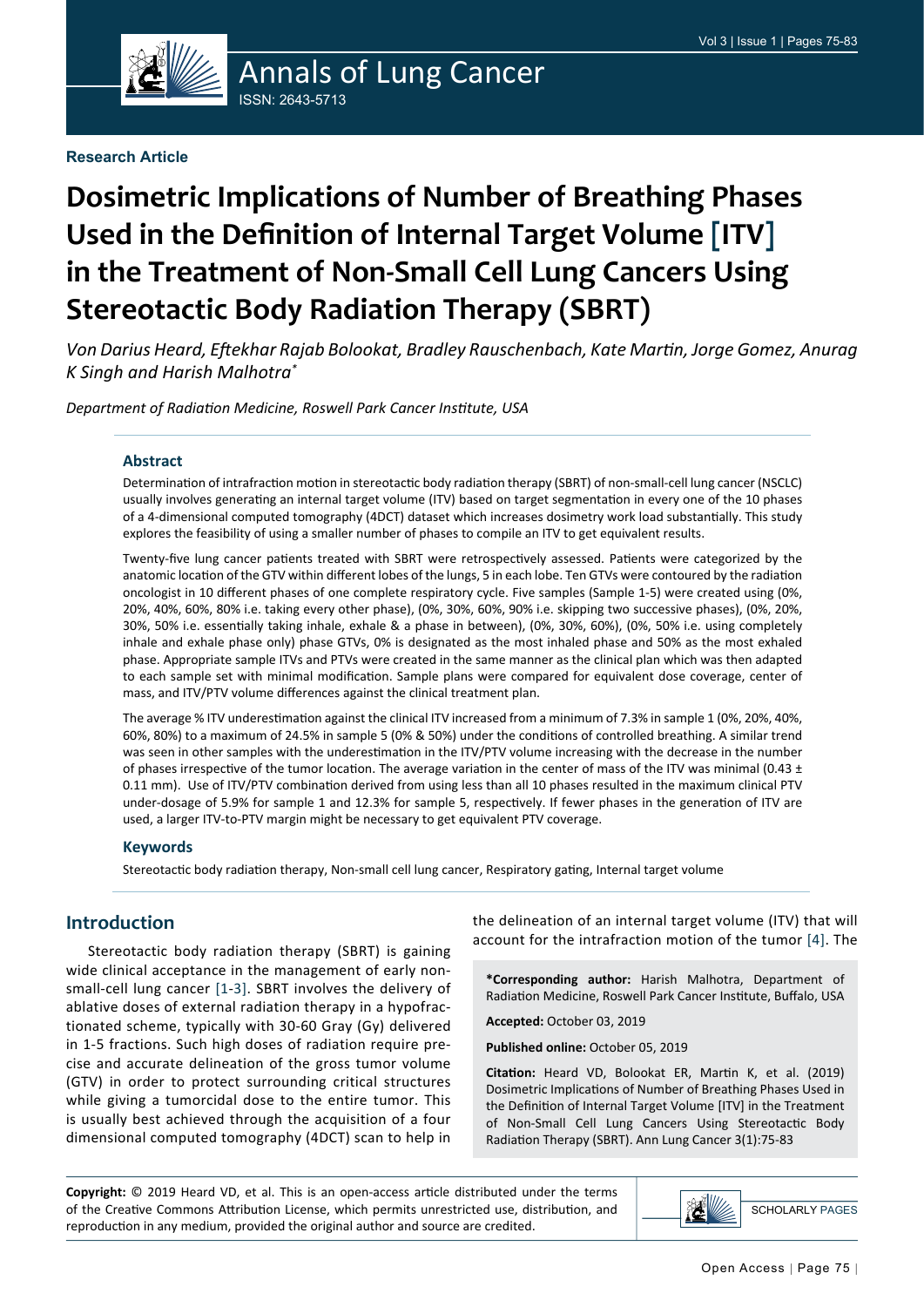<span id="page-1-0"></span>

4DCT dataset gathers spatial as well as temporal information of the tumor during the entire breathing cycle of the patient. Since computerized treatment planning systems can handle only a 3DCT dataset, the standard method to integrate temporal information is typically to break up the 4DCT data into a subset of 10 bins at 10% increments of the breathing cycle ([Figure 1](#page-1-0)). The process of deriving an ITV which encompasses the entire intrafraction motion during a breathing cycle is carried out using a BOOLEAN OR operation on the tumor volumes segmented in each of the 10 phases. The entire process increases the dosimetry work load immensely [[5\]](#page-8-3). The purpose of this study was to determine the feasibility of using a smaller number of phases to compile an ITV to get equivalent results as that obtained using 10 phases of breathing cycle to improve workflow efficiency and yet maintaining the required accuracy of planning design.

## **Methods and Materials**

## **Patient data, Simulation and Clinical treatment planning**

Twenty five patients (10 males, 15 females) who were previously treated for inoperable non-small cell lung cancer (NSCLC) using SBRT were retrospectively assessed in this study. The patients' age ranged from 62-85 years with an average age of 75.8 years. Patients were categorized based on the lobe of the lung where the tumor was located (5 patients per lobe) viz. RUL, RML, RLL, LUL, LLL corresponding to right upper lobe, right middle lobe, right lower lobe, left upper lobe and left lower lobe, respectively.

Patients were simulated with their arms extended above their head lying on a customized thoracic blue bag immobilizer indexed to the CT table with an abdominal compression device applied below the xiphoid to decrease breathing motion. Two types of CT scans were taken using GE 16 slice scanner [GE lightspeed RT16] in conjunction with Varian's real-time position management (RPM) respiratory gating system employing an external surrogate system to correlate with the tumor motion. The RPM system uses a light weight plastic cube with 2 infrared markers placed on the patient body, the motion of which is tracked

in real time by an infrared camera system. A helical full scan from the level of the mandible to below the liver and included the tumor and critical structures in its entirety was acquired for the actual treatment planning. Slice thickness ranged from 1.25-2.5 mm. Then a shorter scan extending 5-7 cm superior and inferior the GTV was obtained in the 4DCT cine mode to capture the entire tumor excursion i.e. ITV. In 4DCT cine mode, CT images are acquired in conjunction with the RPM system with the table stationary for a specified time interval over the respiratory cycle of the patient after adding a small margin for the probable variation in the respiration. The table is then moved to the next position and the process is repeated till the entire volume is scanned. The entire process yields a large number of CT images [up to 3000], the exact number of which depends on the respiratory cycle of the patient, the slice thickness and slice width chosen, pitch of the scanner, region selected for scanning etc. These phase-based images are then retrospectively analyzed in concurrence with the RPM gating information, which binned the 4DCT scan images into 10 discrete phase bins of the breathing cycle [\(Fig](#page-1-0)[ure 1\)](#page-1-0) with 0% as the most inhaled phase and 50% being the most exhaled phase. These 10 CT data sets were sent to the Eclipse treatment planning system [Varian Medical System, Palo Alto, USA] where the GTVn [where n is the bin number of the breathing phase] were segmented in each phase using the same CT window and by the same physician. These CT data sets were co-registered with the earlier complete controlled breathing scan using the DICOM origin as the patient had not moved between the controlled breathing and 4DCT scan sets. Individual GTVn's were then copied to the complete controlled breathing CT data set. An ITV was generated by applying BOOLEAN OR operation on all the individual GTVn's representing each of the 10 bins. Then a planning target volume (PTV) was created by adding a MD specified margin to the ITV. The volume of patient's ITV ranged from 3.2-14.9 cm<sup>3</sup>, median 5.6  $cm<sup>3</sup>$  with an average of 6.3  $cm<sup>3</sup>$ . Respective values for PTV ranged from  $16.0 - 49.7$  cm<sup>3</sup> with a median of 24.5 cm<sup>3</sup> & an average of 26.8 cm<sup>3</sup>. A clinical treatment plan was then generated based on the constraints provided by the MD using numerous non-coplanar beams ranging from 9-15. The treatment fields were conformed to the PTV by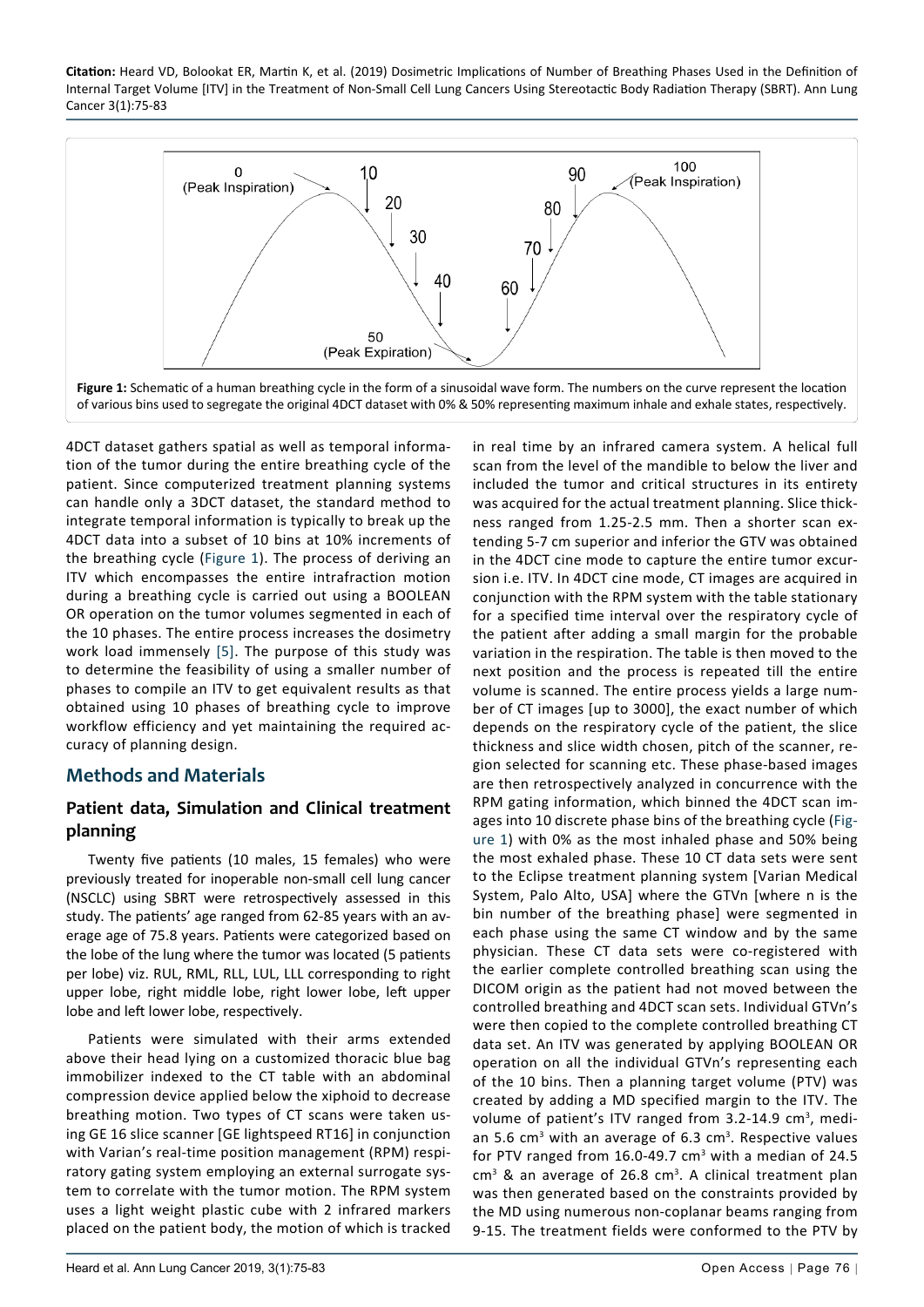<span id="page-2-0"></span>**Table 1:** Summary of the various clinical & dosimetric pertinent facts about each case used in the study. The tumor motion as measured after binning into 10 phases is also shown. The patient was positioned using an abdominal compression device.

| Patient                 | Sex | Age (y) | Lung<br>Lobe | ITV (cm $3$ ) | PTV (cm <sup>3</sup> ) | Lateral motion<br>(mm) | Superior/Inferior<br>motion (mm) | Anterior/Posterior<br>motion (mm) |
|-------------------------|-----|---------|--------------|---------------|------------------------|------------------------|----------------------------------|-----------------------------------|
| $\mathbf{1}$            | M   | 77      | <b>RUL</b>   | 4.42          | 15.96                  | 2.0                    | $1.8\,$                          | 3.9                               |
| $\overline{2}$          | M   | 75      | <b>RUL</b>   | 4.77          | 23.73                  | 3.8                    | 2.1                              | 4.4                               |
| 3                       | F   | 70      | <b>RUL</b>   | 4.59          | 24.39                  | 2.3                    | 1.4                              | 4.6                               |
| 4                       | F   | 77      | <b>RUL</b>   | 7.38          | 32.99                  | 1.9                    | 3.2                              | $1.4\,$                           |
| 5                       | F   | 80      | <b>RUL</b>   | 3.90          | 24.50                  | 1.3                    | 1.7                              | 1.3                               |
| 6                       | F   | 83      | RML          | 7.48          | 31.26                  | 0.9                    | 4.0                              | 2.2                               |
| $\overline{\mathbf{z}}$ | F   | 73      | RML          | 3.15          | 19.11                  | 2.5                    | 1.7                              | 1.3                               |
| 8                       | F   | 67      | <b>RML</b>   | 6.47          | 28.87                  | 2.2                    | 4.8                              | 3.4                               |
| 9                       | F   | 72      | RML          | 4.42          | 15.96                  | 2.3                    | 8.7                              | 3.7                               |
| 10                      | F   | 76      | RML          | 8.91          | 37.71                  | 1.4                    | 1.8                              | 1.4                               |
| 11                      | M   | 74      | RLL          | 8.54          | 35.34                  | 1.2                    | 4.6                              | 0.7                               |
| 12                      | F   | 68      | <b>RLL</b>   | 7.03          | 29.35                  | 1.4                    | 8.3                              | 2.2                               |
| 13                      | F.  | 80      | RLL          | 3.85          | 19.84                  | 1.5                    | 8.1                              | $5.0$                             |
| 14                      | M   | 68      | <b>RLL</b>   | 3.85          | 20.28                  | $1.1\,$                | 6.4                              | 2.3                               |
| 15                      | M   | 82      | <b>RLL</b>   | 5.57          | 25.52                  | 2.3                    | 9.2                              | 1.9                               |
| 16                      | F   | 85      | LUL          | 4.46          | 18.03                  | 0.9                    | 0.7                              | $1.1\,$                           |
| 17                      | М   | 80      | LUL          | 5.58          | 20.40                  | 2.3                    | 2.8                              | 2.4                               |
| 18                      | M   | 80      | LUL          | 7.60          | 35.73                  | $1.1\,$                | 1.7                              | 1.3                               |
| 19                      | M   | 82      | LUL          | 6.15          | 29.24                  | $1.1\,$                | 2.4                              | $1.1\,$                           |
| 20                      | M   | 81      | LUL          | 6.15          | 22.73                  | 1.5                    | 2.7                              | 1.6                               |
| 21                      | F.  | 76      | LLL          | 5.01          | 18.26                  | $1.1\,$                | $1.1\,$                          | 1.3                               |
| 22                      | F.  | 84      | LLL          | 4.54          | 22.92                  | 1.8                    | 3.9                              | 2.6                               |
| 23                      | M   | 72      | LLL          | 11.43         | 33.37                  | 3.5                    | 5.1                              | 3.6                               |
| 24                      | F   | 82      | LLL          | 14.9          | 49.72                  | 2.7                    | 5.6                              | 3.1                               |
| 25                      | M   | 78      | LLL          | 8.12          | 35.71                  | 1.8                    | 2.3                              | 2.6                               |

fitting the multi-leaf collimator (MLC) to the PTV using the fit to structure tool along with 0-1 mm margin. A 3DCRT treatment plan was calculated using Eclipse TPS. In all the patients, 100% prescription dose covered at least 95% of the PTV volume and 90% prescription dose covered 99% of the PTV volume. The patients' prescription dose ranged from 30-60 Gy delivered in 1 to 5 fractions. This treatment plan was evaluated and approved for treatment by the radiation oncologist and will be, hereafter, referred to as the clinical plan. [Table 1](#page-2-0) summarizes various parameters of the patients used in this study.

#### **Retrospective treatment planning**

Using the original 10 GTVs segmented by the physician, 5 sample ITVs were created. Sample 1 used GTVs from phases 0%, 20%, 40%, 60% and 80% (alternate phases) to create an ITV from every other phase of the breathing cycle. Sample 2 used GTVs from phases 0%, 30%, 60%, and 90% (basically skipping 2 successive phases after every phase) to create an ITV from every three phases of the

breathing cycle ([Figure 2\)](#page-3-0). Sample 3 used GTVs from phases 0%, 20%, 30% and 50% to create an ITV using the peak inspiration phase (0%), middle of inhalation and exhalation phases (20% and 30%), and peak expiration phase (50%) of the breathing cycle. Sample 4 used GTVs from phases 0%, 30% and 60% to create an ITV from just three phases of the breathing cycle. Sample 5 used GTVs from only 0% and 50% phases essentially using the extreme inhale & exhale phases for ITV generation as is used in certain centers. Using the contouring workspace, the respective ITV's were generated by BOOLEAN OR operation of the respective phases. Then 5 sample PTVs were generated from the 5 sample ITVs by using the same margin as in the original clinical treatment plan.

The original clinical plan was copied and pasted in each sample PTV defined earlier and these PTV volumes were then chosen as target for delivering the prescription dose. Various parameters like, center of mass (COM) and volume of the sample ITV and corresponding PTV were then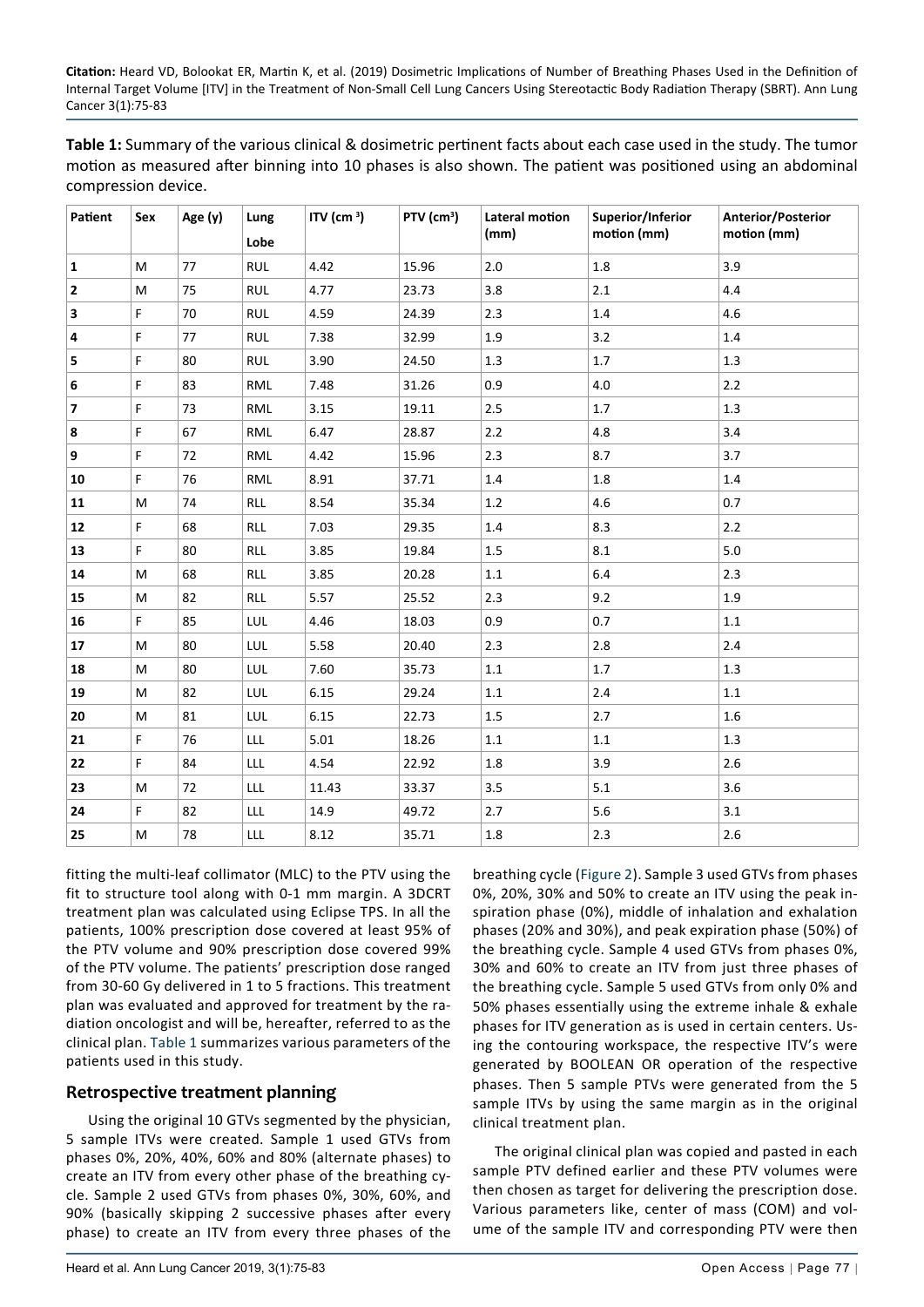<span id="page-3-0"></span>

<span id="page-3-1"></span>**Table 2:** Motion of the tumor in mm along the 3-axis under the condition of controlled breathing using an abdominal compression device. The results are categorized per individual lobes (5 patients each) as well as all together (25 patients).

|                      | Mean | Std dev | <b>Median</b> | Max | Min     |
|----------------------|------|---------|---------------|-----|---------|
| <b>RUL</b>           |      |         |               |     |         |
| Lateral Average (mm) | 2.2  | 1.0     | 2.0           | 3.8 | 1.3     |
| Sup/Inf Average (mm) | 2.0  | 0.7     | 1.8           | 3.2 | 1.4     |
| AP/PA Average (mm)   | 3.1  | 1.6     | 3.9           | 4.6 | 1.3     |
| <b>RML</b>           |      |         |               |     |         |
| Lateral Average (mm) | 1.9  | 0.7     | 2.2           | 2.5 | 0.9     |
| Sup/Inf Average (mm) | 4.2  | 2.8     | 4.0           | 8.7 | 1.7     |
| AP/PA Average (mm)   | 2.4  | 1.1     | 2.2           | 3.7 | 1.3     |
| <b>RLL</b>           |      |         |               |     |         |
| Lateral Average (mm) | 1.5  | 0.5     | 1.4           | 2.3 | 1.1     |
| Sup/Inf Average (mm) | 7.3  | 1.8     | 8.1           | 9.2 | 4.6     |
| AP/PA Average (mm)   | 2.4  | 1.6     | 2.2           | 5.0 | 0.7     |
| LUL                  |      |         |               |     |         |
| Lateral Average (mm) | 1.2  | 0.2     | 1.1           | 1.5 | 0.9     |
| Sup/Inf Average (mm) | 1.8  | 0.8     | 1.7           | 2.7 | 0.7     |
| AP/PA Average (mm)   | 1.3  | 0.2     | 1.3           | 1.6 | $1.1\,$ |
| <b>LLL</b>           |      |         |               |     |         |
| Lateral Average (mm) | 2.2  | $1.0\,$ | 1.8           | 3.5 | $1.1\,$ |
| Sup/Inf Average (mm) | 3.6  | 1.9     | 3.9           | 5.6 | 1.1     |
| AP/PA Average (mm)   | 2.6  | 0.9     | 2.6           | 3.6 | 1.3     |
| <b>All Patients</b>  |      |         |               |     |         |
| Lateral Average (mm) | 1.8  | 0.8     | 1.5           | 3.8 | 0.9     |
| Sup/Inf Average (mm) | 3.8  | 2.6     | 2.7           | 9.2 | 0.7     |
| AP/PA Average (mm)   | 2.4  | 1.2     | 2.2           | 5.0 | 0.7     |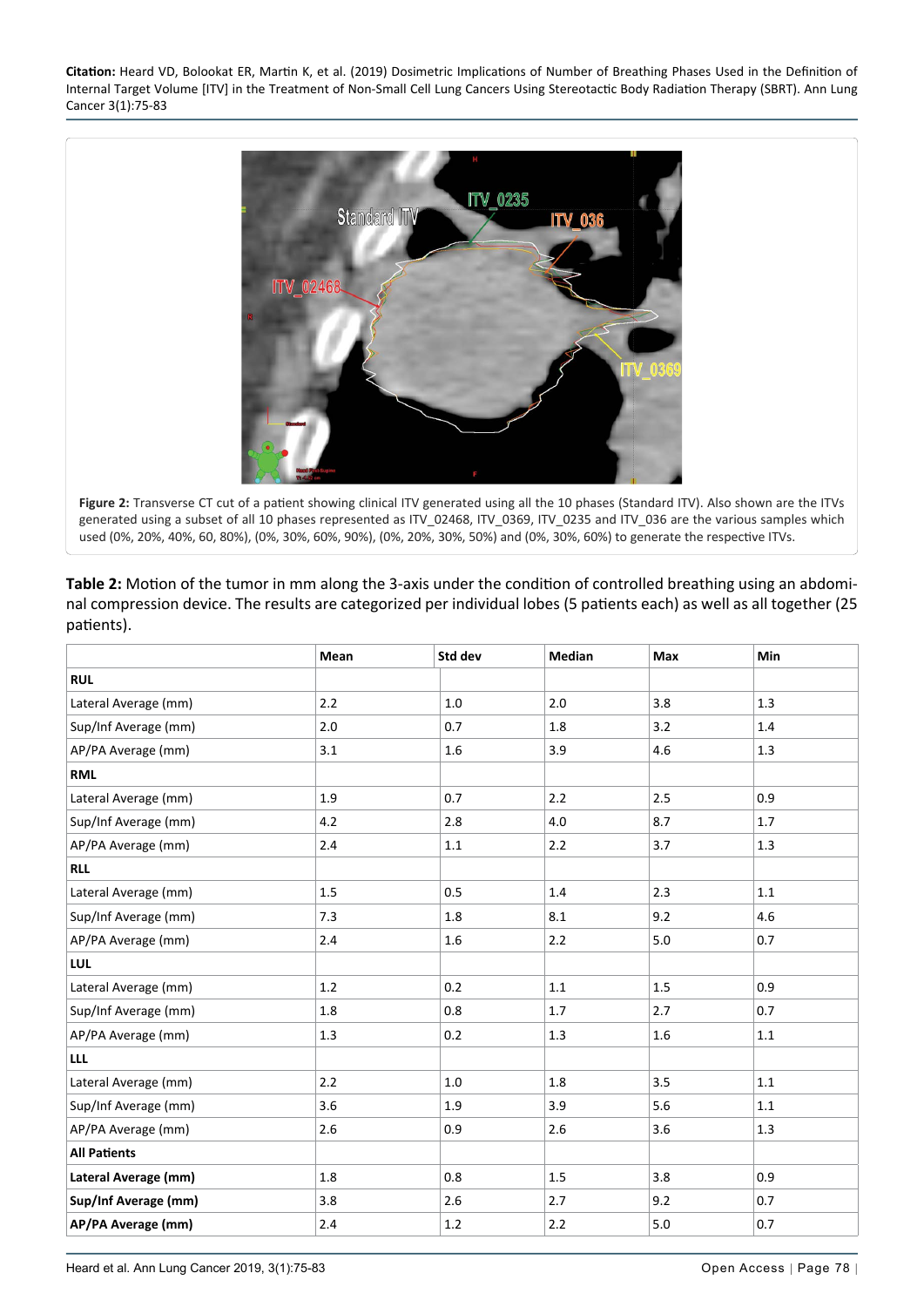obtained. Each sample was then calculated separately using the original clinical treatment plan with no changes in field arrangements, beam modifiers or heterogeneity corrections. The only difference was adjusting the MLC to fit the sample PTV as it was done in the clinical using the fit to structure tool in Eclipse treatment planning system. This resulted in a slightly different jaws and MLC positions when compared with the clinical plan. For a meaningful comparison, the prescribed percentage isodose line was adjusted to achieve the 100% prescription dose coverage to 95% of the PTV and 90% prescription dose coverage to 99% of the sample PTV as was in the clinical plan. This resulted in slight change in the prescription isodose line which ranged from -12.5% to 1.8% differences with an average of -1% difference. Sample plans were then compared with the clinical plan for volume [clinical PTV vs. sample PTV], COM, PTV prescription dose coverage and PTV 90% prescription dose coverage differences.

## **Results**

[Table 2](#page-3-1) gives the motion of the tumor along the 3-axis un-

der the condition of controlled breathing using an abdominal compression device. Due to abdominal compression, a maximum motion of 9.2, 5 & 3.8 mm was noticed in the superior-inferior, anterior-posterior and lateral direction, respectively. Corresponding values of motion average  $(± SD)$  were found to be  $3.8 \pm 2.6$ ,  $2.4 \pm 1.2$  and  $1.8 \pm 0.8$  mm along the superior-inferior, anterior-posterior and lateral direction, respectively. These low values demonstrate the advantage of a simple abdominal compression device to control tumor motion in studied cases. It is important to note that abdominal compression was tolerated well by the patients as this was customized for each patient.

[Figure 3](#page-4-0) gives the average percentage ITV underestimation against the ITV obtained using all the 10 phases of 4DCT dataset. As it may be seen from ([Figure 3a](#page-4-0)), all sample ITV's generated using a subset of the complete 10 phases, would have led to an underestimation of ITV ranging from 1.7% to 34.7% depending upon the lung lobe where the tumor was located and the number of phases used in generating the ITV. Using every other phase (02468

<span id="page-4-0"></span>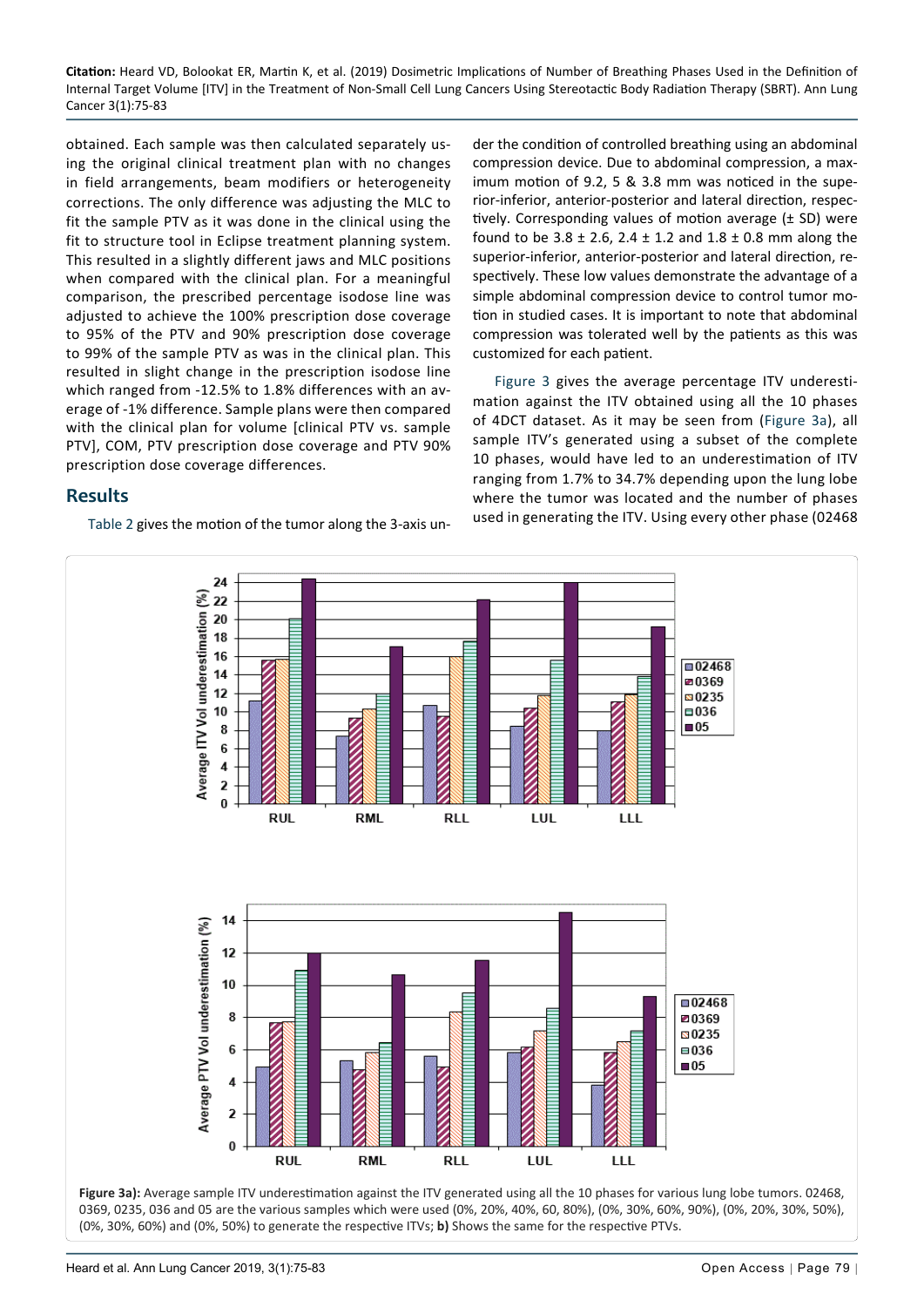sample) consistently produced maximum ITV underestimation (minimum 7.0%, maximum 10.7%) for all the lobes. A similar result was obtained for samples representing 0369 (0%, 30%, 60%) and 036 (0%, 30%, 60%) for all the lobes where the magnitude of ITV underestimation increased as the number of phases used to determine the ITV were reduced. Sample 0235 representative of full inhale (0%), mid level (20% & 30%) and full exhale (50%) CT sets used for ITV generation showed a minimum of 9.1% & a maximum of 16% underestimation. Sample 5 which just used phases in extreme inhale and exhale phases only showed a minimum of 18.2% with a maximum of 24.5% underestimation of the ITV. Similar underestimation in sampled PTV volumes was noticed when it was compared with the PTV generated using all 10 phases ([Figure 3](#page-4-0)).

In SBRT planning, COM coordinates play an important role in defining the location of the isocenter using the PTV as the target structure. Thus a change in COM will lead to tumor targeting error if the COM values were generated using a PTV derived from a subset of phases. The variation in COM was studied in each of the three axis  $[x = later$ al,  $y =$  anterior-posterior,  $z =$  superior-inferior direction]. The average variation in the sample COM coordinates with respect to COM coordinates determined using all the 10 phases was  $0.43 \pm 0.11$  mm for all tumors irrespective of their location though a maximum shift of 1.9 mm was noticed in PTVs generated using a subset of phases ([Figure 4\)](#page-5-0).

It is important to see how the prescribed dose coverage of the PTV is affected when the PTV is obtained using a subset of phases to generate the treatment plan rather than the complete set of ten phases. As already indicated, the samples had MLC leaves adjusted to the sample PTV with the identical margin (0-1 mm maximum) as was used in the original clinical plan. Furthermore, all the plans were normalized to deliver the prescription dose to 95% of the PTV volume to have an apple to apple comparison. The PTV coverage of the clinical plan was found to decrease up to 12.3% [i.e. only 87.7% of the clinical PTV is now getting prescription dose instead of clinical plan having 95% coverage] when the number of phases used for ITV excursion were reduced. When every other phase data (sample 0%, 20%, 40%, 60%, 80%) was used for ITV/PTV generation, a minimal average reduction in the clinical PTV receiving the prescription dose was noticed [minimum 1.2%, maximum 2.7%] [\(Figure 4\)](#page-5-0). The maximum average reduction in the clinical PTV receiving the prescription dose was found for sample 5 (0%, 50%) which ranged from 5.9-12.3%. Another condition to evaluate adequate coverage of the PTV with SBRT states requires that 99% of the clinical PTV must receive a minimum of 90% of the prescribed dose as stip-

<span id="page-5-0"></span>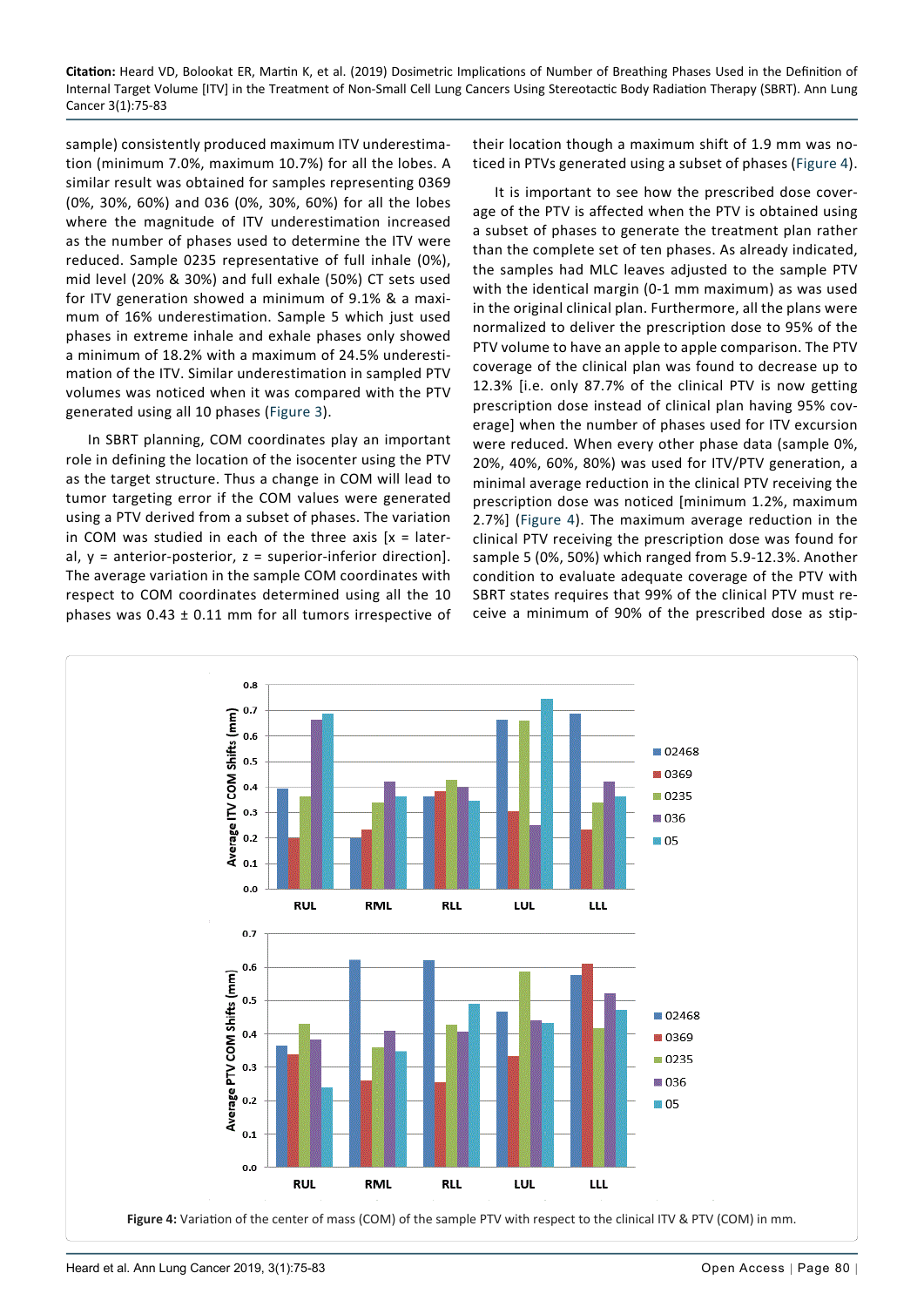<span id="page-6-0"></span>

**Figure 5:** Graph showing the average reduction in the clinical PTV (using all the 10 phases) coverage of 95% volume generated getting the 100% prescription dose against the sample cases where subset of phases were used in ITV generation.

<span id="page-6-1"></span>

ulated in various RTOG SBRT based clinical protocols like RTOG-0236. All the treatment plans generated using a subset of phases were also tested for this condition. We found that the maximum reduction in the clinical PTV coverage receiving 90% of the prescription dose was 9% (i.e. instead of 99% of clinical PTV, 91% of the clinical PTV still received 90% of the prescribed dose) [\(Figure 5](#page-6-0) and [Figure 6\)](#page-6-1).

## **Discussion**

Lung tumors, unless they are attached to fixed bony structures like ribs etc, may demonstrate significant intrafraction motion during the entire breathing cycle, the magnitude of which also depends on the proximity of the tumor in relation to the diaphragm. This motion could be categorized as either voluntary or involuntary in nature. For a cooperative patient, voluntary motion could be suppressed by employing respiratory gating methods during simulation and dose delivery. Involuntary motion e.g. due to heart beats for tumors closer to heart, however, is difficult to control. Both voluntary as well as involuntary motions of the tumor could be suppressed by using a simple abdominal compression device, one of several techniques used to achieve controlled-breathing. Our experience has demonstrated that abdominal compression provides excellent reduction in the intrafraction motion, is well tolerated by the patients, allows reproducible compression between fractions and reduces tumor excursion within acceptable limits to treat most NSCLC cases without using respiratory gating techniques which though desirable, increases the overall treatment time and patient discomfort. This is often also compounded by the need to use a large number of non-coplanar fields which requires frequent re-tracking of the RPM gating system using the associated infrared markers.

Retrospective gating technique employing multi-slice CT scanners provide an efficient method of determining the tumor excursion in a patient. To make the process efficient,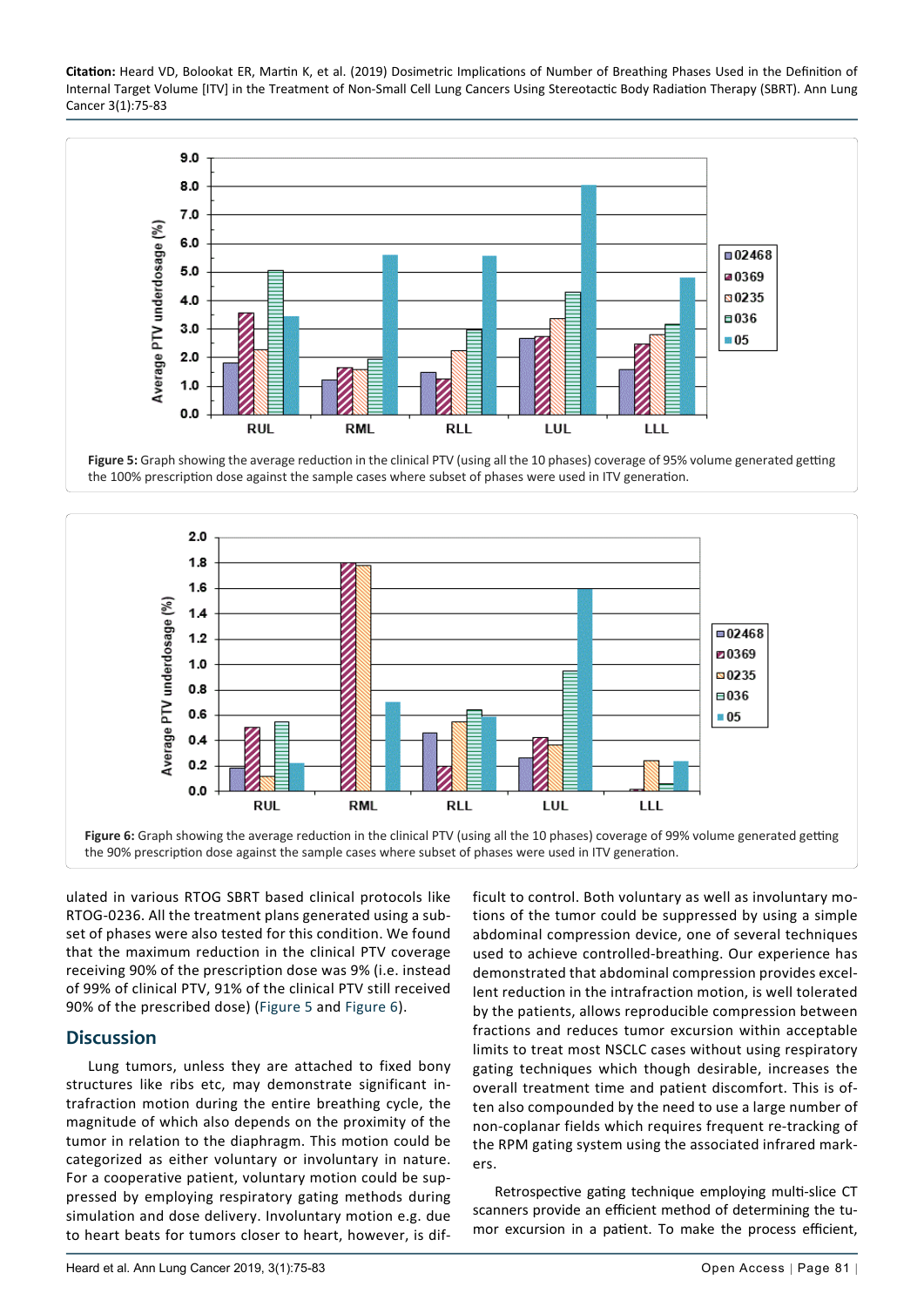usually the 4DCT scans are binned in 10 uniform & discrete phases though it is possible to bin them in different number of bins as well. It is usually believed that there is only a minimal motion of a tumor between successive phases more so considering the fact that we have used abdominal compression in all the patients ([Table 1\)](#page-2-0). Omission of certain phases for generation of ITV, therefore, should be possible and should lead to minimal differences when compared to ITV's generated from all the ten phases. However, our results show that this assumption may not be factual even when appropriate abdominal compression is in place regardless of tumor location within different lobes. Moreover, underestimation of ITV will increase if the number of phases used in the ITV generation is reduced. It will not be out of point to mention that all our results were with abdominal compression employed which significantly reduced the tumor motion. In those cases where such a device is not used, the true magnitude of difference when a subset of phases is used in ITV determination may even be higher. Since PTV depends on ITV, the error is propagated down the line.

One of the preferred approaches to treat these tumors is to determine their center of mass and use it to define the treatment plan isocenter. Since this center of mass is a function of PTV, a change of PTV by choosing less number of phases should impact its spatial coordinates as well. Thus, center of mass is an important parameter which will affect the targeting accuracy of the tumor. While significant differences between the PTVs were seen when the number of phases used for ITV definition were reduced, minimal differences in the spatial coordinates of the COM was noticed. This important finding implies that if due to operational reasons, a smaller number of phases were to be used to determine the ITV, it could be compensated by using slightly higher ITV to PTV margin.

With a view to reduce dosimetry segmentation times and yet to take advantage of 4DCT, the use of maximum intensity projection (MIP) scan dataset is described in literature [[5-](#page-8-3)[7\]](#page-8-15). A MIP CT dataset essentially compresses the temporal information from the 4DCT set and creates a single 3DCT data set based on the maximum intensity projection at a given axial scan level. In a study consisting of 12 stage I NSCLC patients, Underberg, et al. compared ITV generated using 10 bins of 4DCT with one generated using MIP and found good congruence between both implying that MIP provide a reliable and quick tool for generating ITVs [\[7](#page-8-15),[8\]](#page-8-5). It is important to know that if MIP dataset is used, there is no change either in the dosimetry work flow or time requirement for segmentations making this an extremely preferable approach in a clinical environment. However, this technique fundamentally relies on the fact that the tumor is a singular high density region surrounded by low density lung during the entire breathing cycle. This is difficult to achieve for tumors near the diaphragm or when the tumor is surrounded by other moving structures of equivalent density such as medium to large size blood vessels or where tumor is surrounded by atelectasis [[5,](#page-8-3)[7](#page-8-15),[8\]](#page-8-5). Since SBRT for NSCLC is no longer confined to peripheral lung lesions, the use of MIP to generate the ITV may not be a reliable method. In another study of 27 patients (stage I-III NSCLC),

Ezhil, et al. compared ITV generated using all the 10 phases with ITV generated using MIP and they noticed that the ITV generated using MIP was significantly smaller than the one generated using all the 10 phases of breathing cycle regardless of the patient staging [[9\]](#page-8-4). In another study, Muirhead, et al., studied 14 patients and compared the ITV generated using all the 10 phases vs MIP generated volumes and concluded that MIP ITV are smaller and hence may lead to underestimation [[8\]](#page-8-5). They concluded that MIP generated ITV could be used only for the delineation of Stage I tumors. In a phantom study employing irregular target motion, Park, et al., noted that the MIP can underestimate target motion when the motion is irregular in amplitude and periodicity [\[10](#page-8-6)]. Similar results were noticed by another study by Huang, et al., where an under dosage exceeding 10% in the PTV was noticed for large and irregular tumor motions [\[11](#page-8-7)].

Attempts have also been made to generate ITV using the two phases [BOOLEAN OR] in which tumor is in its most superior and inferior position [[12](#page-8-8),[13](#page-8-9)]. The major concern with this method is that tumors may not be moving linearly between two extreme phases and hence the ITV generated may be underestimated leading to geographical misses in certain phases of the breathing cycle. Moreover, lung tumors also under go deformation during their motion in breathing trace. In another study, Bosmans, et al., used 4DCT data set to determine the phase where the tumor is at its mid position and followed it up with the motion of tumor in all the three planes [\[14\]](#page-8-10). These margins are then used to enlarge the GTV derived from the tumor mid position scan to generate the necessary ITV. Since treatment planning systems can handle only maximum of two margin values along an axis, the user ends up using the maximum displacements and hence this method may over-estimate the resultant ITV because not all parts of the tumor may move by the same amount in one direction or there may be some deformation of the tumor during the breathing cycle as well. In another study, Wolthaus, et al. have proposed a method which generates a single 3D CT dataset from a 4DCT dataset representative of tumor in its time-averaged position over the respiratory cycle [\[15\]](#page-8-11).

There are many others methods proposed in literature to determine the ITV for these type patients viz. incorporating different imaging techniques for individualizing margins using a slow CT [\[16](#page-8-12)], end-tidal breath-hold CTs [[17](#page-8-13)], composite of two different helical scans in maximal inhale and exhale and breath-hold CTs [[18\]](#page-8-14). No single method has yet been found to be universally acceptable as each one of them has its own limitations. Thus, it can be concluded that only when the appropriate factors are present, alternative methods of generating ITV using a subset of the original 4DCT dataset as proposed in the literature may provide equivalent results as that of ITV generated using all the 10 phases. ITV generated using all the 10 phases of a 4DCT dataset thus remains the gold standard for planning of NSCLC tumors using SBRT. Our results from this paper have supported this observation.

### **Conclusion**

Intrafraction motion in lung tumors is a cause of concern